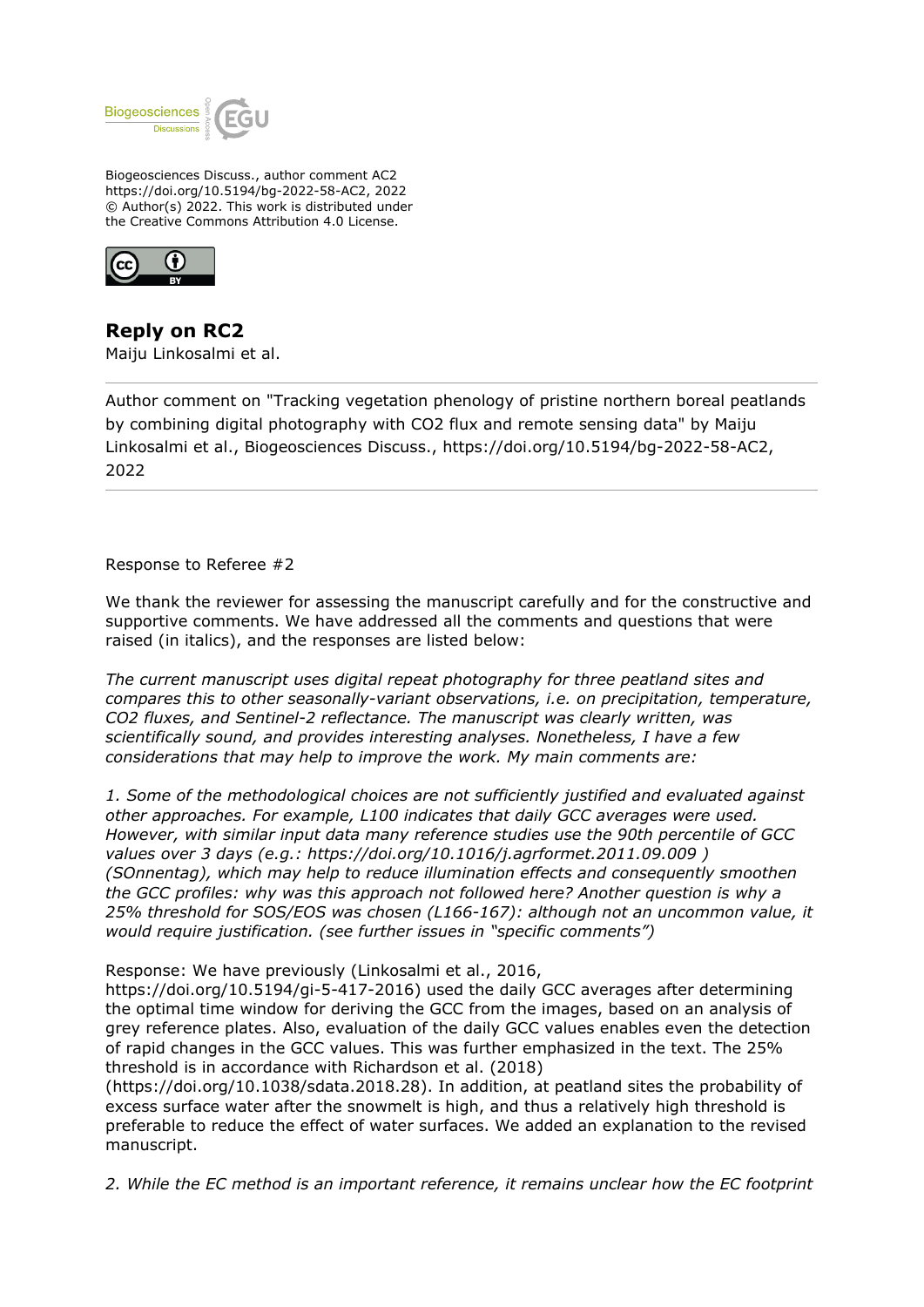*relates to the various ROIs and how it can thus effectively represent the variability of CO2 exchange as caused by the different vegetation elements (and how this relates to the analysis provided here). We note that to better describe the phenology around AmeriFlux/NEON tower footprints, recently a paper was submitted to Scientific Reports that uses 3-m resolution Planet data to extract 10x10 km phenology for each EC tower.*

Response: It is clear that the EC measurements represent an area larger than an individual plant community area and that the vegetation varies within the flux footprint. However, we related the  $CO<sub>2</sub>$  fluxes to the general ROI (including many plant communities), not to the smaller ROIs defined for specific plant community types.

*3. L339-342: "to our knowledge" may require some careful checking of literature also, although "with this precision" gives room for interpretation. It would be better if the authors could relate to other studies that also separate different elements in phenoCams. Examples exist (although "with this precision" may need to be clarified!): https://doi.org/10.1016/j.rse.2020.112004 take different parts of the phenoCam image to look at grass/shrub/tree signals in a savanna.*

*https://doi.org/10.1016/j.agrformet.2014.08.007 divides the camera image into small subsets for which SOS is calculated. https://doi.org/10.3389/fpls.2015.00110 looks at individual tree crowns in a single image. I would expect other studies to do this too. Perhaps this is not what authors mean, but I'd highly recommend to expand the "to our knowledge" to better clarify the innovation here and put it in perspective.*

Response: We agree. The text was edited and references were added.

## *Specific comments:*

*- L32-41: the authors correctly indicate that a change of abiotic conditions (particularly warming) affects the C-balance due to increased take up of CO2. While this is correct, warming in peatlands also causes high CO2 emissions. While not a topic in this study, this aspect of the carbon balance could be highlighted here.*

Response: The authors thank the referee for the suggestion and added a sentence about the effect of warming on the peat soil C losses.

*- L86-87: could the authors also indicate the height on the pole where the camera was mounted? This is quite crucial information in my view. The reported angle is probably the depression angle?*

Response: The angles and heights of the cameras were re-estimated and the text was updated to include this information.

*- Figure 1: red lines and numbers on a green background are not very clear. Particularly also for 10% of male who are red/green colorblind. I suggest changing color and increase siz of the numbers.* 

Response: The colour palette was changed to more a colourblind-friendly one and the font sizes were increased.

*- L126: why was a base temperature of 5 degrees used here, and not 0 degrees for example? Could authors provide justification for this in the manuscript?*

Response: In a sense, the choice of the base temperature is arbitrary. Here we followed the convention adopted by the Finnish Meteorological Institute (FMI). This explanation was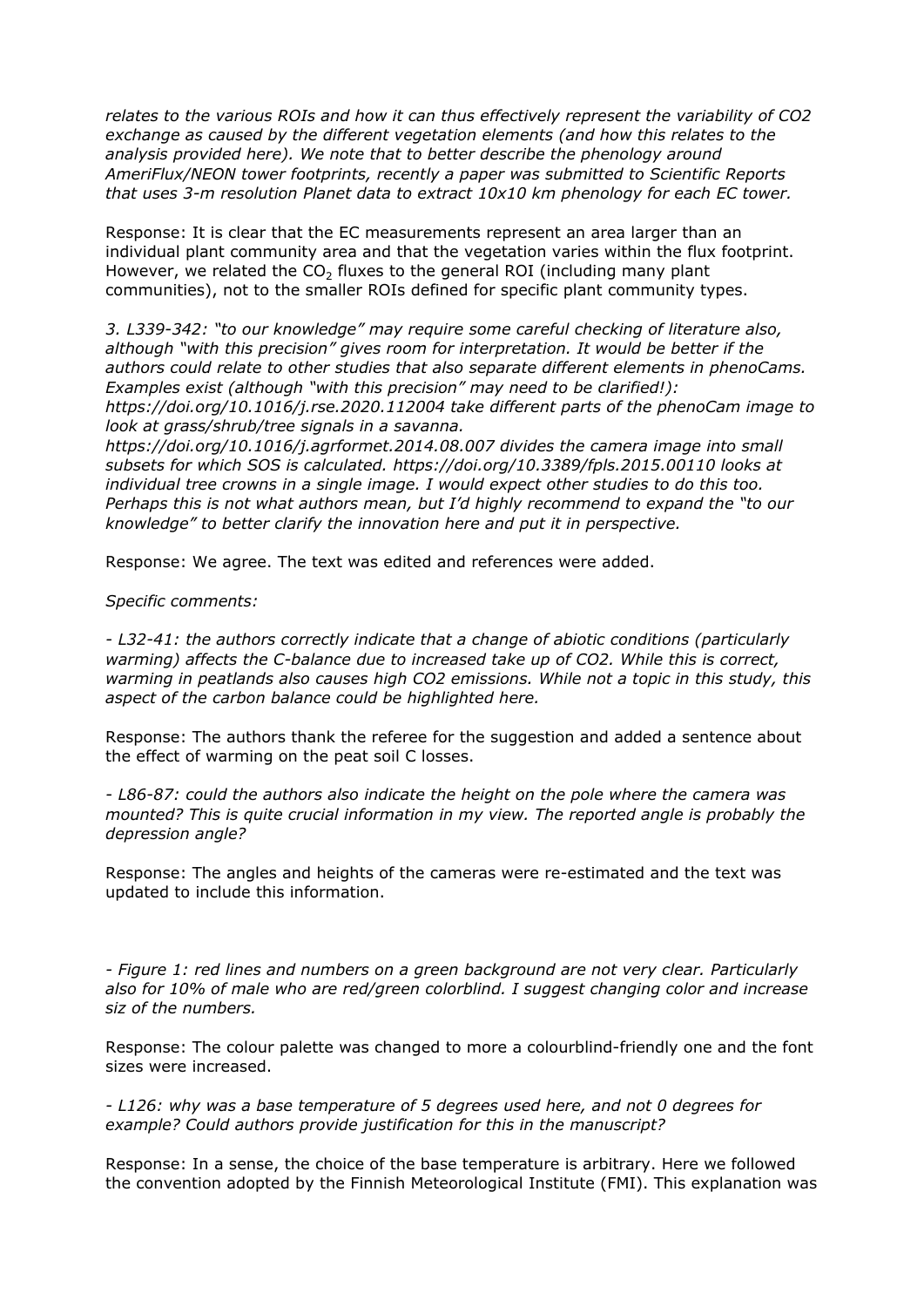added to the text.

*- L129-131: I would request the authors to rewrite these two sentences: I could not understand it. "Monthly average" of what and how can an average be divided in 3? What is the "value just before the increase"?*

Response: The sentences were edited to improve clarity.

*- L145-146: the minimum of two days is because there are overlapping orbits: this should be mentioned. Also I would like to read about how many cloud-free observations were available on average.*

Response: The sentences were rephrased.

*- L183-184: why not 15th, but 17th of June in Kaamanen?*

Response: After checking the image directory again, we found an image from Kaamanen for 15 June 2015. The image was changed and the figure caption was corrected.

*- Table 2: please indicate in caption why those data are missing. In addition, explain why some entries are in bold font. Possibly the highest/lowest numbers? But then by for Lompolojänkka there are two (different) bold values for Max GP week?*

Response: The caption was edited and the bolded values were corrected to the table.

*- L200: could somehow the significance of these differences be indicated in the table?*

Response: The significance of these differences is presented in Table A2, which is referred to in the text.

*- Figure 6: the figure now suggests that Lom for June > 10C is not significantly different from the others? Just to be sure that I interpret correctly, because the error bars suggest no overlap with the other two.*

Response: The authors thank for the remark. There was a mistake in the figure, which was corrected.

*- Table 4: I could not find a clear explanation for the low R2 of 2018a at Halssiaapa: or is this because of what is written in L260-261?*

Response: The explanation was added to Section 3.3.

*- L371-375: great that the authors manage to also use the GCC levels; this is probably because the StarDot is a stable camera, whereas for cheap cameras (such as in https://doi.org/10.1016/j.jag.2020.102291) this is less the case.* 

Response: The authors agree and thank for the comment.

*- L394-396: this seems a relevant discussion. I suppose that the authors imply that for the vegetation that they study less of such non-photosynthetic biomass is present? In addition, the depression angle used by Vrieling et al (2018) is much smaller (i.e. less towards nadir) than in this study.* 

Response: The authors did not mean to take a stance on the amount of non-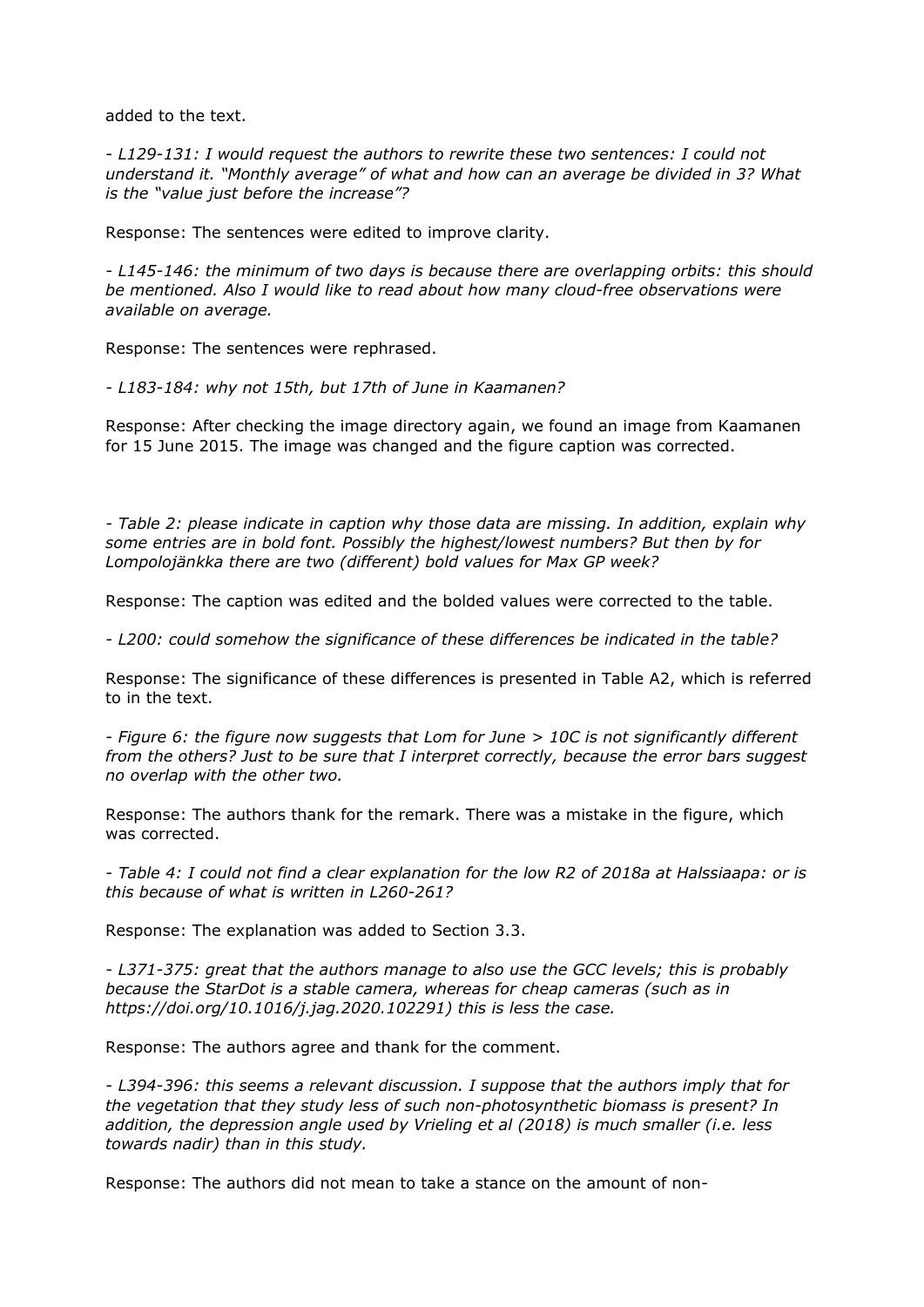photosynthetic biomass, discussing instead the differences between camera and satellite data derived phenological phases. We rephrased the text for clarity.

*- L401: please specify "typically" every 5 to 10 days is for Sentinel-2 in general without overlapping orbits, but not for non-cloudy satellite images.*

Response: The sentence was rephrased to clarify the image availability.

*- L405-409: in this framework the RS mapping with PlanetScope could also be mentioned; several efforts exist at present, and the satellite constellation offers very frequent imagery at fine spatial resolution (3m).*

Response: The text was edited. We added a reference to PlanetScope.

*- L419-420: this statement is a bit vague "more satellite data would be needed". The authors probably mean a finer temporal resolution resulting in more frequent cloud-free observations? Again, see also the previous comment*.

Response: The sentence was improved for clarity.

*- General: are the camera-data and/or GCC data somewhere available on a repository and/or part of a network like https://phenocam.sr.unh.edu?* 

Response: Unfortunately not at the moment

*- Figure A2: WTD is missing for 2019? Please report why in caption.*

Response: The explanation was added to the caption.

*- Figure A3: GGDS: S is for "sum"? Add to caption for clarity.*

Response: Thank you. We corrected the caption.

*- Figure A5b: caption: I believe that only no temperature data in class <5 for August (July should be deleted here).*

Response: "July" was deleted.

## *Edits:*

*- L40: "has been verified" is somewhat vague here: could authors be more specific on the findings of those studies?*

Response: We added a brief description of these findings.

*- L89: "in all cameras" should read "for all cameras"*

Response: Corrected.

*- L114: "on an" should read "at the"*

Response: Corrected.